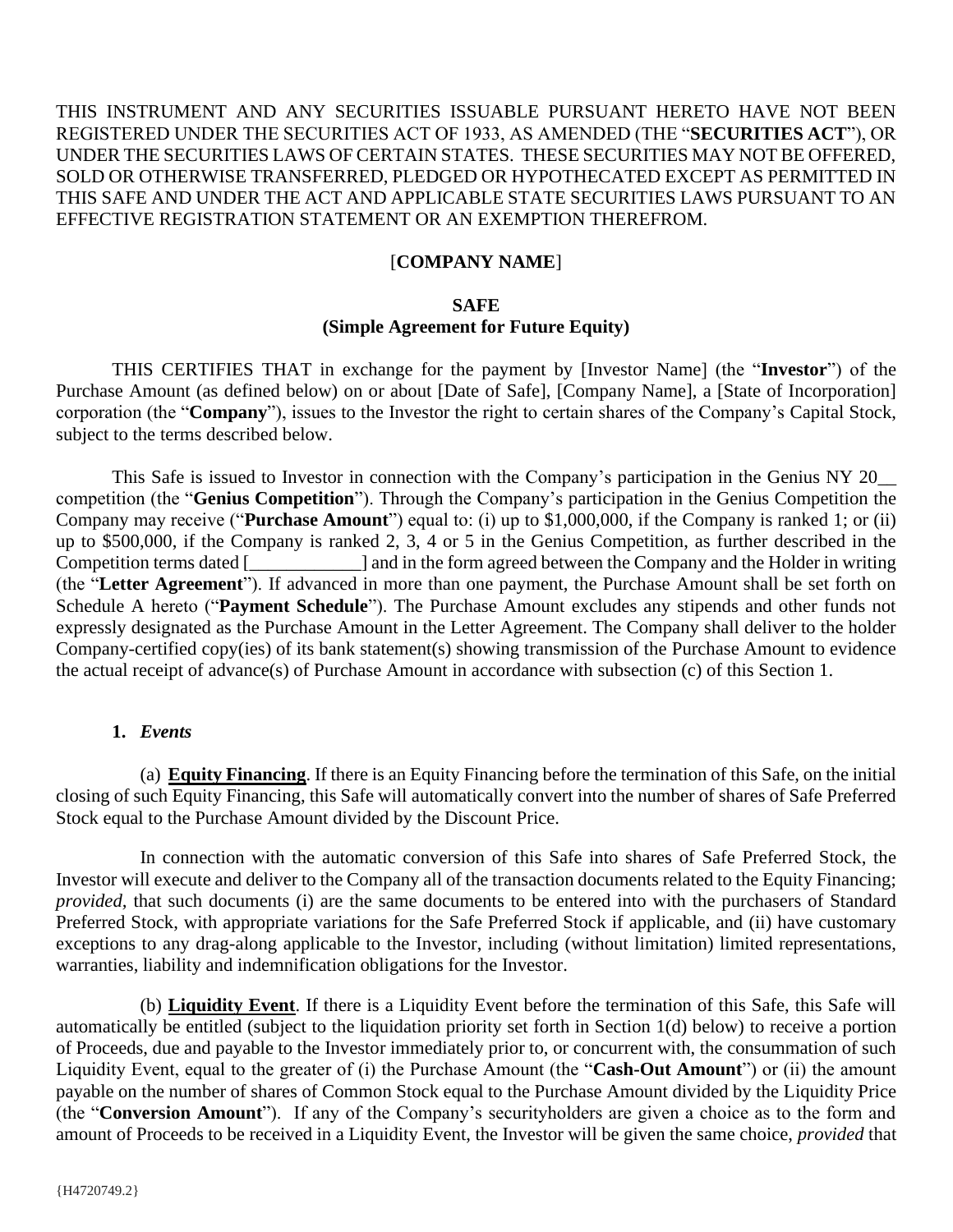the Investor may not choose to receive a form of consideration that the Investor would be ineligible to receive as a result of the Investor's failure to satisfy any requirement or limitation generally applicable to the Company's securityholders, or under any applicable laws.

Notwithstanding the foregoing, in connection with a Change of Control intended to qualify as a taxfree reorganization, the Company may reduce the cash portion of Proceeds payable to the Investor by the amount determined by its board of directors in good faith for such Change of Control to qualify as a tax-free reorganization for U.S. federal income tax purposes, provided that such reduction (A) does not reduce the total Proceeds payable to such Investor and (B) is applied in the same manner and on a pro rata basis to all securityholders who have equal priority to the Investor under Section 1(d).

(c) **Repayment Event**. If there is a Repayment Event before the termination of this Safe, the Investor will automatically be entitled (subject to the liquidation priority set forth in Section 1(d) below) to receive a portion of Proceeds equal to the Cash-Out Amount, due and payable to the Investor immediately prior to the consummation of the Repayment Event.

(d) **Liquidation Priority**. In a Liquidity Event or Repayment Event, this Safe is intended to operate like standard non-participating Preferred Stock. The Investor's right to receive its Cash-Out Amount is:

(i) Junior to payment of outstanding indebtedness and creditor claims, including contractual claims for payment and convertible promissory notes (to the extent such convertible promissory notes are not actually or notionally converted into Capital Stock);

(ii) On par with payments for other Safes and/or Preferred Stock, and if the applicable Proceeds are insufficient to permit full payments to the Investor and such other Safes and/or Preferred Stock, the applicable Proceeds will be distributed pro rata to the Investor and such other Safes and/or Preferred Stock in proportion to the full payments that would otherwise be due; and

(iii) Senior to payments for Common Stock.

The Investor's right to receive its Conversion Amount is (A) on par with payments for Common Stock and other Safes and/or Preferred Stock who are also receiving Conversion Amounts or Proceeds on a similar asconverted to Common Stock basis, and (B) junior to payments described in clauses (i) and (ii) above (in the latter case, to the extent such payments are Cash-Out Amounts or similar liquidation preferences).

(e) **Termination**. This Safe will automatically terminate (without relieving the Company of any obligations arising from a prior breach of or non-compliance with this Safe) immediately following the earliest to occur of: (i) the issuance of Capital Stock to the Investor pursuant to the automatic conversion of this Safe under Section 1(a); or (ii) the payment, or setting aside for payment, of amounts due the Investor pursuant to Section 1(b) or Section 1(c).

# **2.** *Certain Definitions*

"**Capital Stock**" means the capital stock of the Company, including, without limitation, the "**Common Stock**" and the "**Preferred Stock**."

"**Change of Control**" means (i) a transaction or series of related transactions in which any "person" or "group" (within the meaning of Section 13(d) and 14(d) of the Securities Exchange Act of 1934, as amended), becomes the "beneficial owner" (as defined in Rule 13d-3 under the Securities Exchange Act of 1934, as amended), directly or indirectly, of more than 50% of the outstanding voting securities of the Company having the right to vote for the election of members of the Company's board of directors, (ii) any reorganization, merger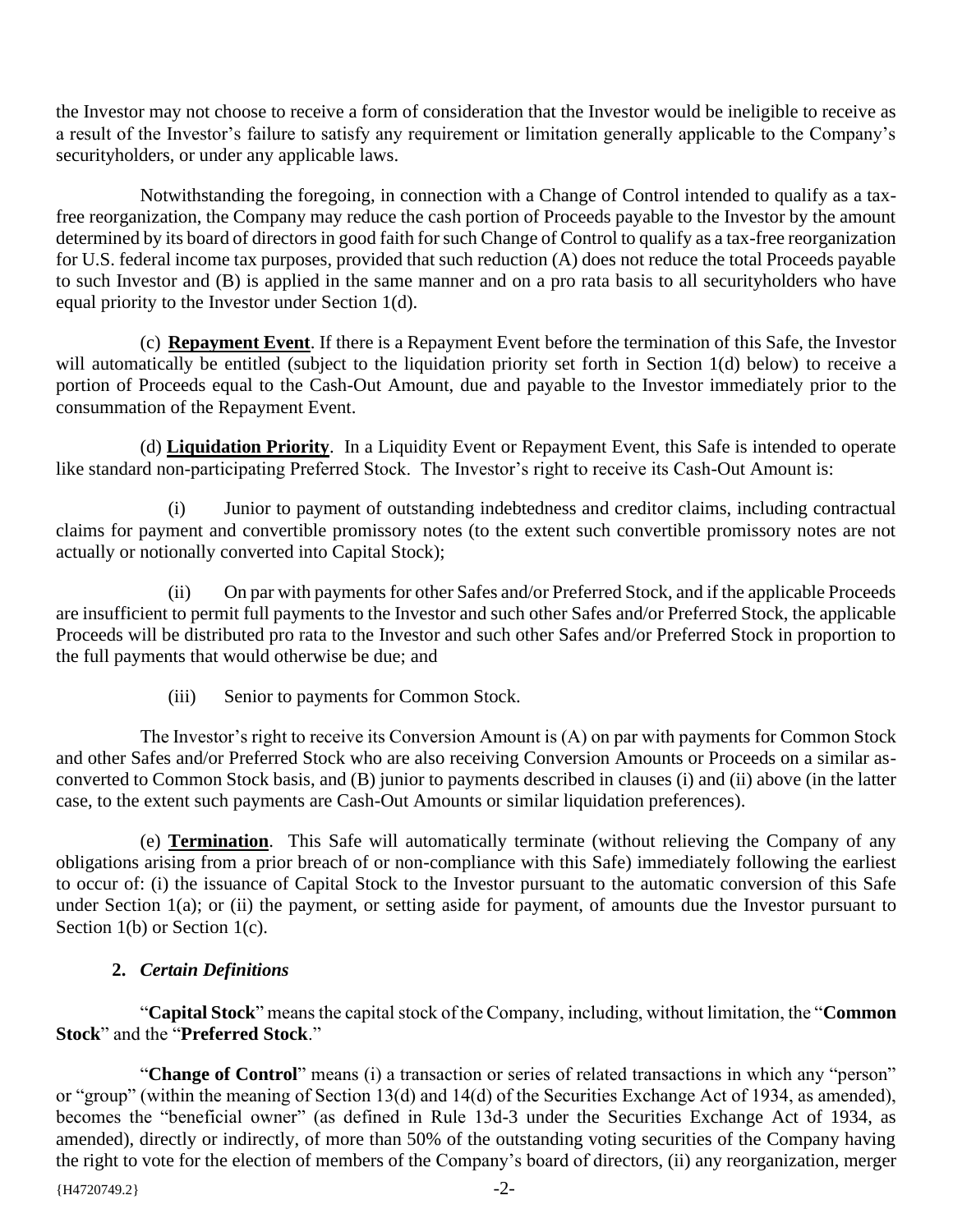or consolidation of the Company, other than a transaction or series of related transactions in which the holders of the voting securities of the Company outstanding immediately prior to such transaction or series of related transactions retain, immediately after such transaction or series of related transactions, at least a majority of the total voting power represented by the outstanding voting securities of the Company or such other surviving or resulting entity or (iii) a sale, lease or other disposition of all or substantially all of the assets of the Company.

"**Direct Listing**" means the Company's initial listing of its Common Stock (other than shares of Common Stock not eligible for resale under Rule 144 under the Securities Act) on a national securities exchange by means of an effective registration statement on Form S-1 filed by the Company with the SEC that registers shares of existing capital stock of the Company for resale, as approved by the Company's board of directors. For the avoidance of doubt, a Direct Listing shall not be deemed to be an underwritten offering and shall not involve any underwriting services.

"**Discount Price**" means the lowest price per share of the Standard Preferred Stock sold in the Equity Financing multiplied by the Discount Rate.

"**Discount Rate**" means 80%.

"**Repayment Event**" means (i) a voluntary termination of operations, (ii) a general assignment for the benefit of the Company's creditors or (iii) any other liquidation, dissolution or winding up of the Company (**excluding** a Liquidity Event), whether voluntary or involuntary.

"**Dividend Amount**" means, with respect to any date on which the Company pays a dividend on its outstanding Common Stock, the amount of such dividend that is paid per share of Common Stock multiplied by (x) the Purchase Amount divided by (y) the Liquidity Price (treating the dividend date as a Liquidity Event solely for purposes of calculating such Liquidity Price).

"**Equity Financing**" means a bona fide transaction or series of transactions with the principal purpose of raising capital, pursuant to which the Company issues and sells Preferred Stock at a fixed valuation, including but not limited to, a pre-money or post-money valuation, which results in gross proceeds to the Maker of at least \$2,000,000 in the aggregate.

"**Initial Public Offering**" means the closing of the Company's first firm commitment underwritten initial public offering of Common Stock pursuant to a registration statement filed under the Securities Act.

"**Liquidity Event**" means a Change of Control, a Direct Listing or an Initial Public Offering.

"**Liquidity Price**" means the price per share equal to the fair market value of the Common Stock at the time of the Liquidity Event, as determined by reference to the purchase price payable in connection with such Liquidity Event, multiplied by the Discount Rate.

"**Proceeds**" means cash and other assets (including without limitation stock consideration) that are proceeds from the Liquidity Event or the Repayment Event, as applicable, and legally available for distribution.

"**Repayment Event**" means (i) a voluntary termination of operations, (ii) a general assignment for the benefit of the Company's creditors; (iii) any other liquidation, dissolution or winding up of the Company (**excluding** a Liquidity Event), whether voluntary or involuntary; (iv) the Company shall violate any term, condition, or covenant set forth herein or in the Letter Agreement executed by the Company in connection with its participation in the Genius NY Program.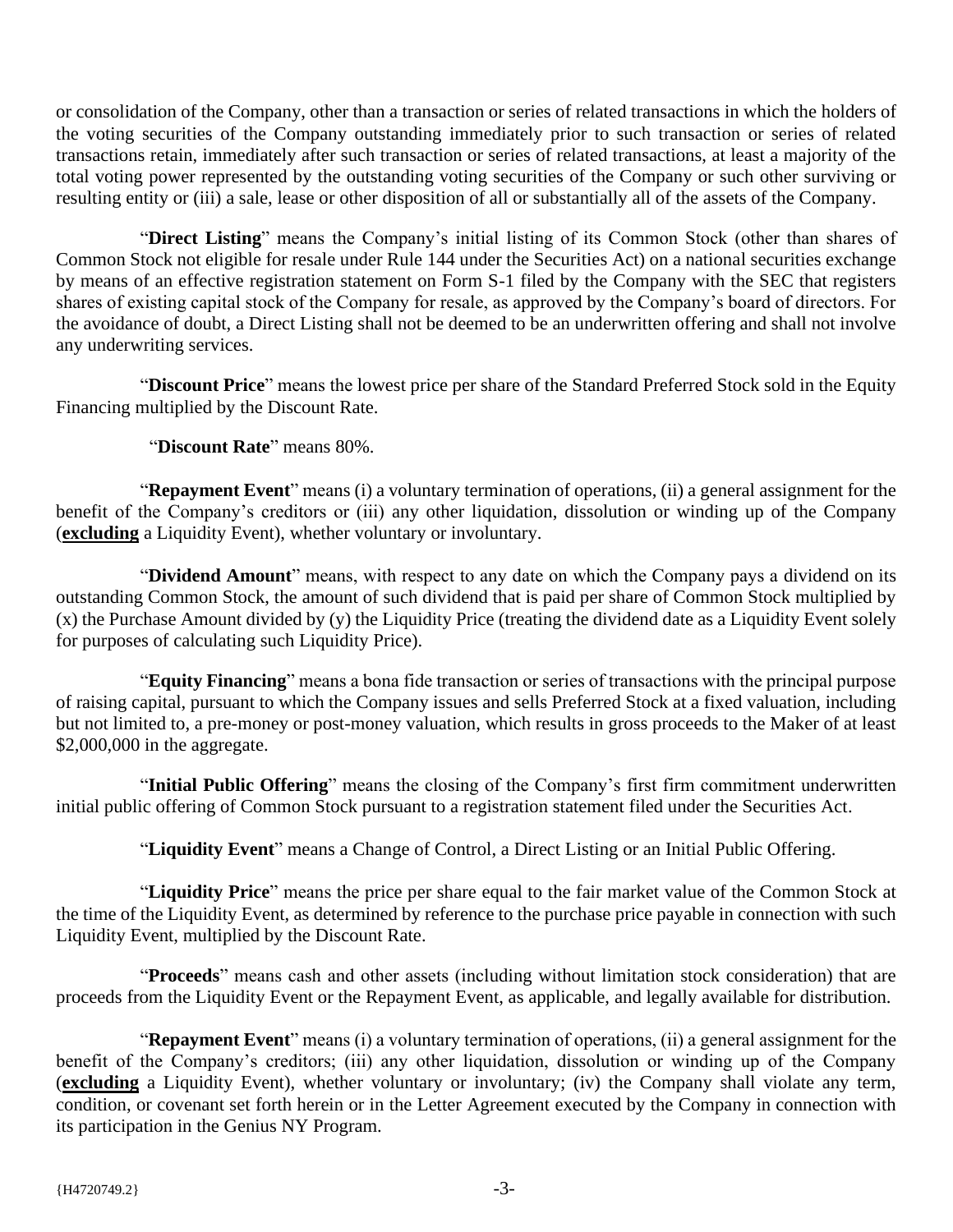"**Safe**" means an instrument containing a future right to shares of Capital Stock, similar in form and content to this instrument, purchased by investors for the purpose of funding the Company's business operations. References to "this Safe" mean this specific instrument.

"**Safe Preferred Stock**" means the shares of the series of Preferred Stock issued to the Investor in an Equity Financing, having the identical rights, privileges, preferences and restrictions as the shares of Standard Preferred Stock, other than with respect to: (i) the per share liquidation preference and the initial conversion price for purposes of price-based anti-dilution protection, which will equal the Discount Price; and (ii) the basis for any dividend rights, which will be based on the Discount Price.

"S**tandard Preferred Stock**" means the shares of a series of Preferred Stock issued to the investors investing new money in the Company in connection with the initial closing of the Equity Financing.

# **3.** *Company Representations*

(a) The Company is a corporation duly organized, validly existing and in good standing under the laws of its state of incorporation, and has the power and authority to own, lease and operate its properties and carry on its business as now conducted.

(b) The execution, delivery and performance by the Company of this Safe is within the power of the Company and has been duly authorized by all necessary actions on the part of the Company (subject to section 3(d)). This Safe constitutes a legal, valid and binding obligation of the Company, enforceable against the Company in accordance with its terms, except as limited by bankruptcy, insolvency or other laws of general application relating to or affecting the enforcement of creditors' rights generally and general principles of equity. The Company is not in violation of (i) its current certificate of incorporation or bylaws, (ii) any material statute, rule or regulation applicable to the Company or (iii) any material debt or contract to which the Company is a party or by which it is bound, where, in each case, such violation or default, individually, or together with all such violations or defaults, could reasonably be expected to have a material adverse effect on the Company.

(c) The performance and consummation of the transactions contemplated by this Safe do not and will not: (i) violate any material judgment, statute, rule or regulation applicable to the Company; (ii) result in the acceleration of any material debt or contract to which the Company is a party or by which it is bound; or (iii) result in the creation or imposition of any lien on any property, asset or revenue of the Company or the suspension, forfeiture, or nonrenewal of any material permit, license or authorization applicable to the Company, its business or operations.

(d) No consents or approvals are required in connection with the performance of this Safe, other than: (i) the Company's corporate approvals; (ii) any qualifications or filings under applicable securities laws; and (iii) necessary corporate approvals for the authorization of Capital Stock issuable pursuant to Section 1.

(e) To its knowledge, the Company owns or possesses (or can obtain on commercially reasonable terms) sufficient legal rights to all patents, trademarks, service marks, trade names, copyrights, trade secrets, licenses, information, processes and other intellectual property rights necessary for its business as now conducted and as currently proposed to be conducted, without any conflict with, or infringement of the rights of, others.

## **4.** *Investor Representations*

(a) The Investor has full legal capacity, power and authority to execute and deliver this Safe and to perform its obligations hereunder. This Safe constitutes valid and binding obligation of the Investor, enforceable in accordance with its terms, except as limited by bankruptcy, insolvency or other laws of general application relating to or affecting the enforcement of creditors' rights generally and general principles of equity.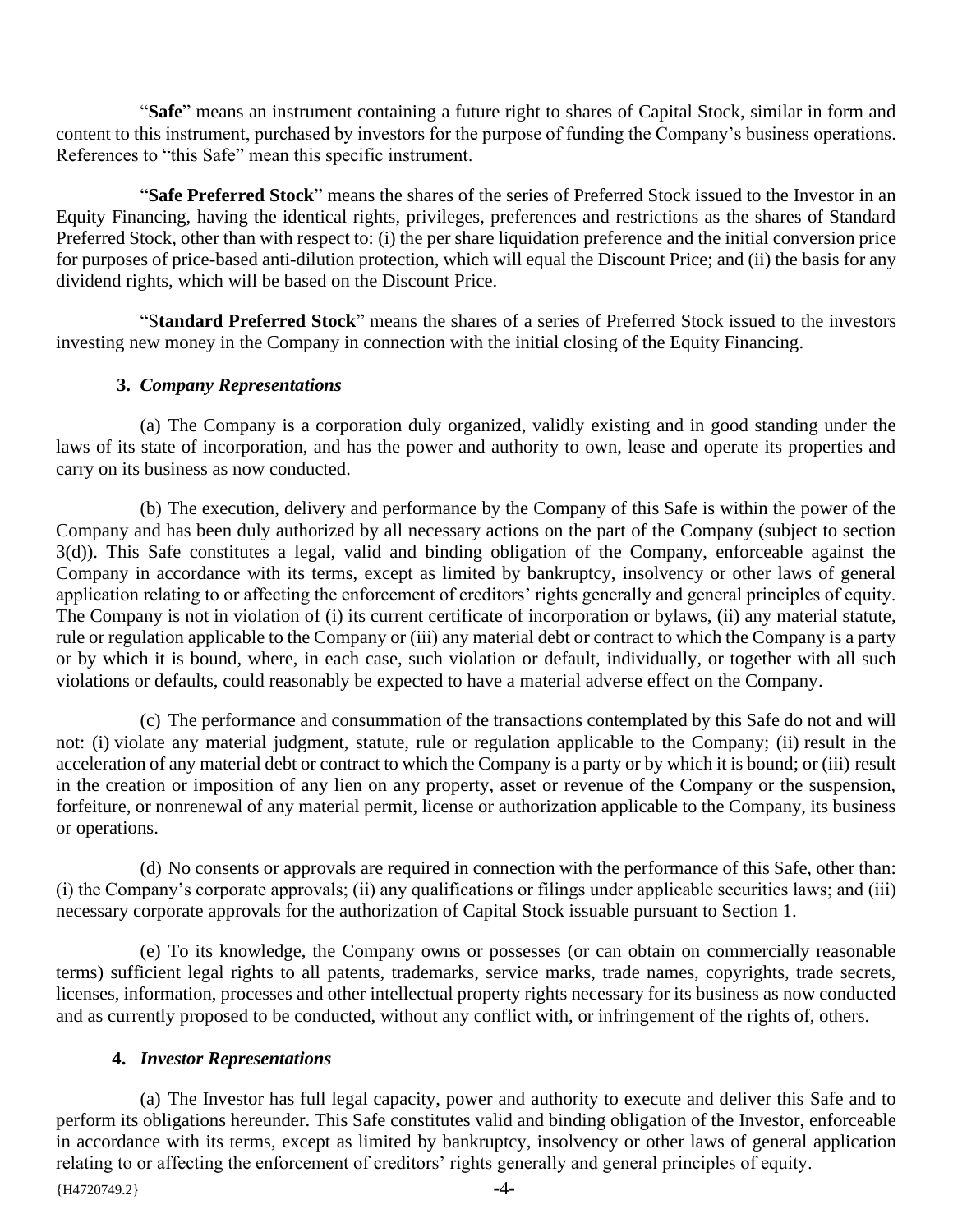(b) The Investor is an accredited investor as such term is defined in Rule 501 of Regulation D under the Securities Act, and acknowledges and agrees that if not an accredited investor at the time of an Equity Financing, the Company may void this Safe and return the Purchase Amount. The Investor has been advised that this Safe and the underlying securities have not been registered under the Securities Act, or any state securities laws and, therefore, cannot be resold unless they are registered under the Securities Act and applicable state securities laws or unless an exemption from such registration requirements is available. The Investor is purchasing this Safe and the securities to be acquired by the Investor hereunder for its own account for investment, not as a nominee or agent, and not with a view to, or for resale in connection with, the distribution thereof, and the Investor has no present intention of selling, granting any participation in, or otherwise distributing the same. The Investor has such knowledge and experience in financial and business matters that the Investor is capable of evaluating the merits and risks of such investment, is able to incur a complete loss of such investment without impairing the Investor's financial condition and is able to bear the economic risk of such investment for an indefinite period of time.

### **5.** *Miscellaneous*

(a) Any provision of this Safe may be amended, waived or modified by written consent of the Company and either (i) the Investor or (ii) the majority-in-interest of all then-outstanding Safes with the same "Post-Money Valuation Cap" and "Discount Rate" as this Safe (and Safes lacking one or both of such terms will be considered to be the same with respect to such term(s)), *provided that* with respect to clause (ii): (A) the Purchase Amount may not be amended, waived or modified in this manner, (B) the consent of the Investor and each holder of such Safes must be solicited (even if not obtained), and (C) such amendment, waiver or modification treats all such holders in the same manner. "Majority-in-interest" refers to the holders of the applicable group of Safes whose Safes have a total Purchase Amount greater than 50% of the total Purchase Amount of all of such applicable group of Safes.

(b) Any notice required or permitted by this Safe will be deemed sufficient when delivered personally or by overnight courier or sent by email to the relevant address listed on the signature page, or 48 hours after being deposited in the U.S. mail as certified or registered mail with postage prepaid, addressed to the party to be notified at such party's address listed on the signature page, as subsequently modified by written notice.

(c) The Investor is not entitled, as a holder of this Safe, to vote or be deemed a holder of Capital Stock for any purpose other than tax purposes, nor will anything in this Safe be construed to confer on the Investor, as such, any rights of a Company stockholder or rights to vote for the election of directors or on any matter submitted to Company stockholders, or to give or withhold consent to any corporate action or to receive notice of meetings, until shares have been issued on the terms described in Section 1. However, if the Company pays a dividend on outstanding shares of Common Stock (that is not payable in shares of Common Stock) while this Safe is outstanding, the Company will pay the Dividend Amount to the Investor at the same time.

(d) Neither this Safe nor the rights in this Safe are transferable or assignable, by operation of law or otherwise, by either party without the prior written consent of the other; *provided, however*, that this Safe and/or its rights may be assigned without the Company's consent by the Investor (i) to the Investor's successors in the event of Investor's dissolution, or (ii) to any other entity who directly or indirectly, controls, is controlled by or is under common control with the Investor, including, without limitation, any general partner, managing member, officer or director of the Investor, or any venture capital fund now or hereafter existing which is controlled by one or more general partners or managing members of, or shares the same management company with, the Investor; and *provided, further*, that the Company may assign this Safe in whole, without the consent of the Investor, in connection with a reincorporation to change the Company's domicile.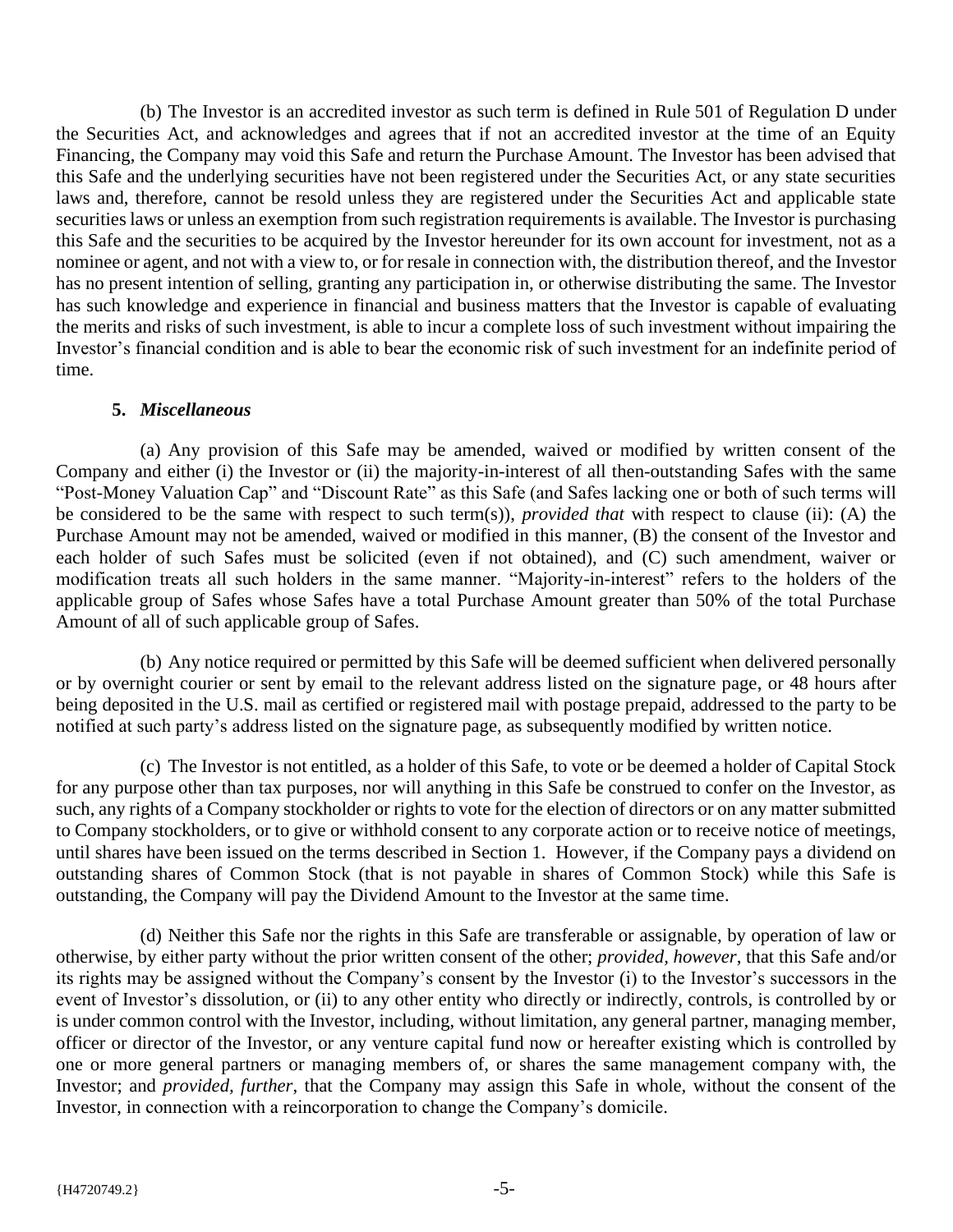(e) In the event any one or more of the provisions of this Safe is for any reason held to be invalid, illegal or unenforceable, in whole or in part or in any respect, or in the event that any one or more of the provisions of this Safe operate or would prospectively operate to invalidate this Safe, then and in any such event, such provision(s) only will be deemed null and void and will not affect any other provision of this Safe and the remaining provisions of this Safe will remain operative and in full force and effect and will not be affected, prejudiced, or disturbed thereby.

(f) All rights and obligations hereunder will be governed by the laws of the State of New York, without regard to the conflicts of law provisions of such jurisdiction.

(g) The parties acknowledge and agree that for United States federal and state income tax purposes this Safe is, and at all times has been, intended to be characterized as stock, and more particularly as common stock for purposes of Sections 304, 305, 306, 354, 368, 1036 and 1202 of the Internal Revenue Code of 1986, as amended. Accordingly, the parties agree to treat this Safe consistent with the foregoing intent for all United States federal and state income tax purposes (including, without limitation, on their respective tax returns or other informational statements).

(*Signature page follows*)